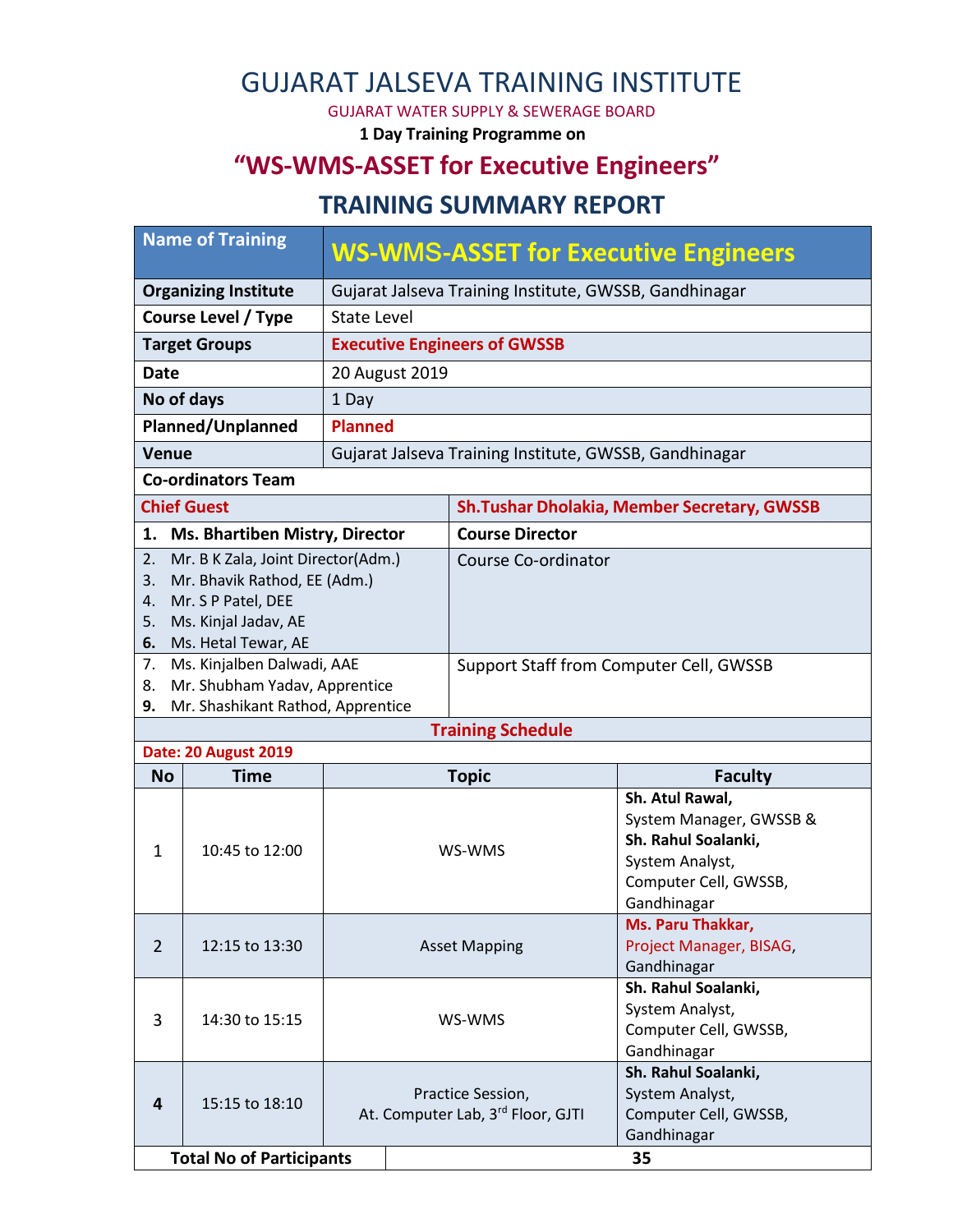#### **List of Participants**

| <b>No</b>               | <b>CPF</b> | <b>Name of Employee</b> |                                  | <b>Designation</b> | <b>Office</b>           | <b>Place</b>              |
|-------------------------|------------|-------------------------|----------------------------------|--------------------|-------------------------|---------------------------|
| $\mathbf{1}$            | 2558       | Mr.                     | Amrut M Kapadiya                 | <b>DEE Civil</b>   | Zone-5                  | Junagadh                  |
| $\mathbf{2}$            | 2473       | Mr.                     | Anandprakash Jankiprasad Tiwari  | <b>EE Civil</b>    | <b>PHW Division</b>     | Nakhtrana                 |
| 3                       | 2403       | Mr.                     | Ashok J Ladhar                   | EE Mech.           | <b>PHMS Div</b>         | Bhuj                      |
| 4                       | 2490       | Mr.                     | Bharatkumar Gunvantlal Bhavsar   | <b>DEE Civil</b>   | <b>PHW Division</b>     | Radhanpur                 |
| 5                       | 9158       | Mr.                     | <b>Bhavik Ambalal Rathod</b>     | <b>EE Civil</b>    | <b>GJTI</b>             | Gandhinagar               |
| 6                       | 2257       | Mr.                     | Dayalji Maganbhai Saradava       | EE Mech.           | <b>PHMS Division</b>    | Rajkot                    |
| $\overline{\mathbf{z}}$ | 6203       | Mr.                     | Devabhai Meramanbhai Sindhal     | <b>EE Civil</b>    | <b>PHW Division</b>     | Junagadh                  |
| 8                       | 8222       | Mr.                     | Devabhai Mohanbhai Bumbadiya     | <b>DEE Civil</b>   | <b>PHW Division</b>     | Deesa                     |
| 9                       | 10433      | Miss.                   | Dhara Anantray Vyas              | <b>EE Civil</b>    | Zone-3                  | Rajkot                    |
| 10                      | 2012       | Mr.                     | Guruprakashsingh K Chugh         | EE Mech.           | PHMD                    | Bhavnagar                 |
| 11                      | 2250       | Mr.                     | Hareshkumar Bhaljibhai Parmar    | EE Mech.           | <b>PHMS Division</b>    | Mehsana                   |
| 12                      | 10222      | Mr.                     | Hemantsinh Virendrasinh Chauhan  | DEE Mech.          | PHS Mech Sub Div-1      | Tharad                    |
| 13                      | 3059       | Mr.                     | J H Patel                        | <b>EE Civil</b>    | <b>PHW Division</b>     | Patan                     |
| 14                      | 2724       | Mr.                     | J P Parmar                       | <b>EE Civil</b>    | <b>PHW Division</b>     | Godhra                    |
| 15                      | 2063       | Mr.                     | Jayantilal Parsottam Trivedi     | EE Mech.           | <b>PHMS Div</b>         | Godhra                    |
| 16                      | 5435       | Mr.                     | Kanubhai Kavaji Bodar            | <b>EE Civil</b>    | <b>PHW Division</b>     | Bhavnagar                 |
| 17                      | 10126      | Mr.                     | Kaushikkumar Jayshukhlal Vaghela | <b>DEE Civil</b>   | Zone-4                  | Bhuj                      |
| 18                      | 2167       | Mr.                     | Kishor Tolaram Revtani           | DEE Mech.          | PHS Mech Sub Div        | Ahmedabad                 |
| 19                      | 2603       | Mr.                     | Madan Mohan Gupta                | <b>EE Civil</b>    | <b>PHW Division</b>     | Palanpur                  |
| 20                      | 1620       | Mr.                     | Mahendra Kishanlal Maheshwari    | <b>EE Civil</b>    | <b>PHW Division</b>     | Gandhinagar               |
| 21                      | 8504       | Mr.                     | Manish R Pandya                  | <b>EE Civil</b>    | <b>PHW Division</b>     | Ahmedabad                 |
| 22                      |            | Ms.                     | Mittal Trivedi                   | Dy. Manager        | <b>WASMO</b>            | Gandhinagar               |
| 23                      |            | Mr.                     | Mukesh Hajabhai Antroliya        | <b>DEE Civil</b>   | <b>PHW Division</b>     | Porbandar                 |
| 24                      | 2628       | Mr.                     | Niranjan Prahladbhai Patel       | <b>DEE Civil</b>   | GJTI                    | Gandhinagar               |
| 25                      |            | Mr.                     | Pankaj Mavjibhai Nagar           | <b>EE Civil</b>    | <b>PHW Division</b>     | Khambhalia                |
| 26                      | 1780       | Mr.                     | Pankaj Panachand Shah            | <b>EE Civil</b>    | <b>PHW Division</b>     | Lunawada                  |
| 27                      | 2113       | Mr.                     | Pravinbhai P Nayee               | <b>DEE Civil</b>   | <b>PHS Sub Division</b> | Modasa                    |
| 28                      | 2001       | Mr.                     | Pravinkumar Ishwarbhai Patel     | <b>DEE Civil</b>   | Dharoi Project Div.     | Mehsana                   |
| 29                      |            | Mr.                     | R L Parmar                       | EE Mech.           | HO, GWSSB               | Gandhinagar               |
| 30                      | 6298       | Mr.                     | Santosh Bhanubhai Vasava         | EE Mech.           | PHW Mech Division       | Surat                     |
| 31                      |            | Mr.                     | Satish Ramjilal Udeniya          | <b>EE Civil</b>    | PHW Division-2          | Amreli                    |
| 32                      | 6090       | Mr.                     | Shankarbhai Gobarbhai Desai      | <b>DEE Civil</b>   | <b>PHW Division</b>     | Limbdi<br>(Surendranagar) |
| 33                      | 9144       | Mr.                     | Siraj Yakubbhai Mansuri          | <b>EE Civil</b>    | <b>PHW Division</b>     | Surendranagar             |
| 34                      | 2528       | Mr.                     | Sureshbhai Narayanbhai Patel     | <b>DEE Civil</b>   | PHW Division            | Mehsana                   |
| 35                      | 2505       | Mr.                     | Sureshchandra Malthuram Sahu     | <b>EE Civil</b>    | <b>PHW Division</b>     | Veraval                   |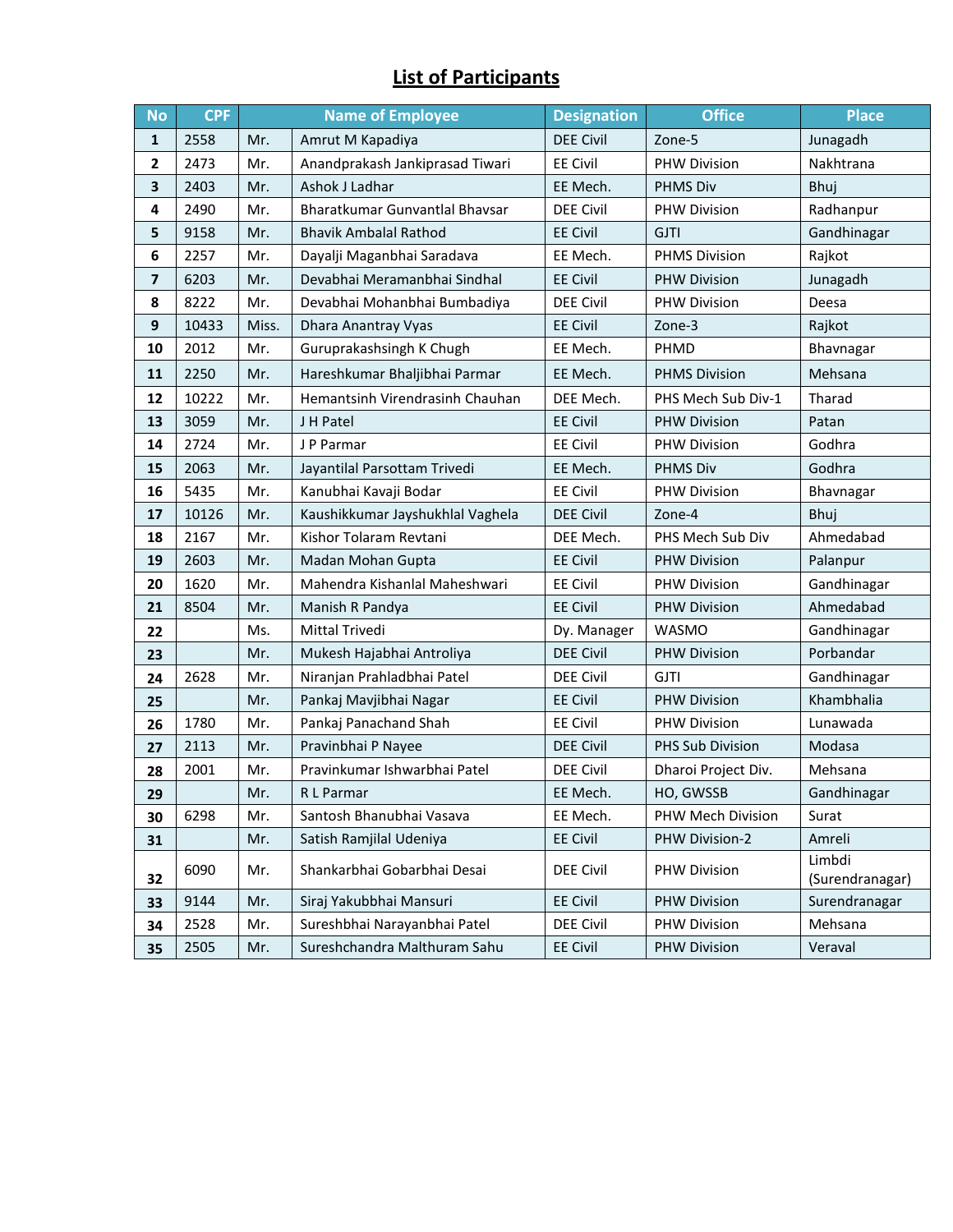#### **Photo Gallery**

1. **Sh. Tushar Dholakia (IAS),** Member Secretary, GWSSB addressing the trainees



2. **Ms. Paru Thakkar, Project Manager, BISAG, Gandhinagar** addressing the trainees

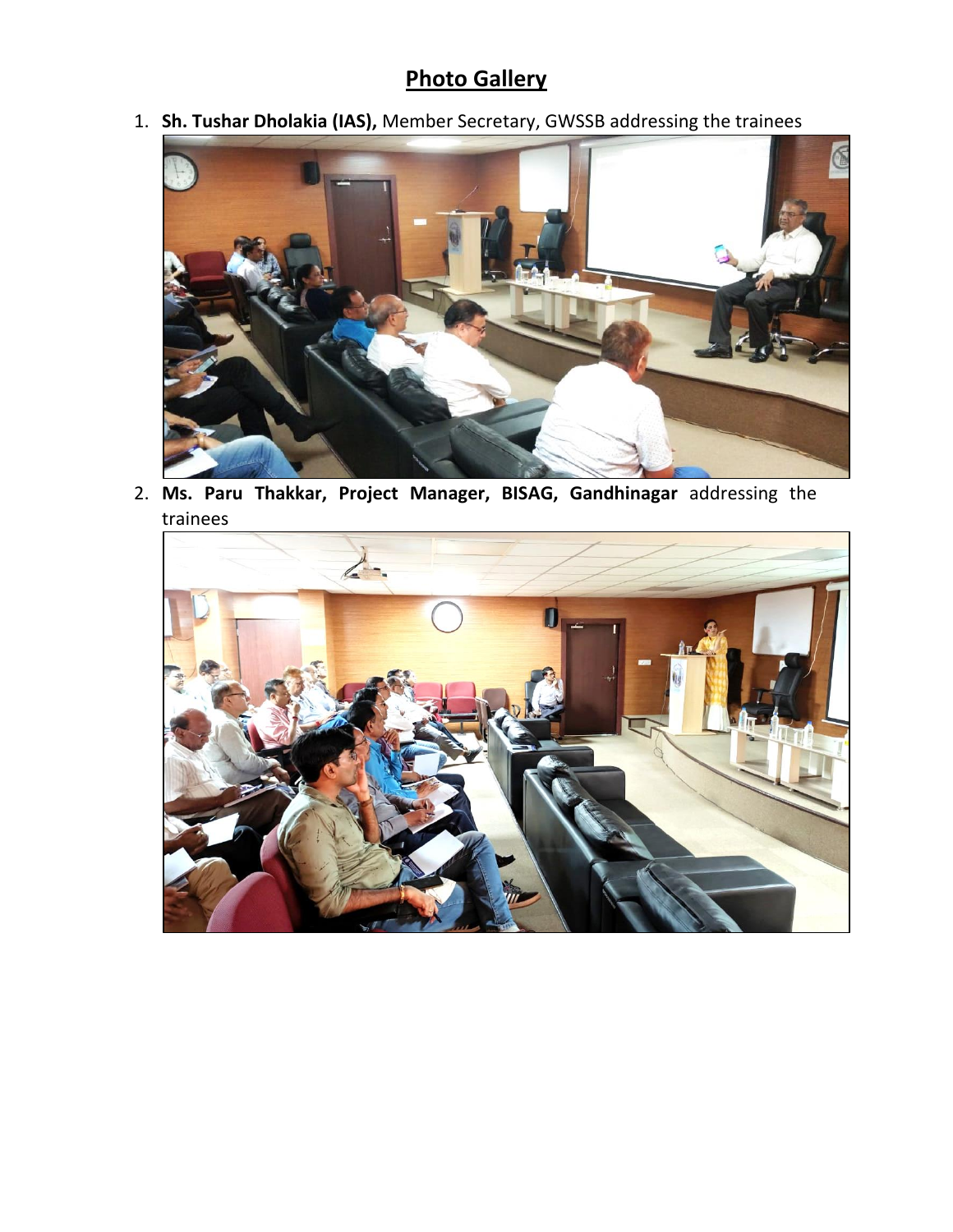3. **Sh. Atul Rawal**, System Manager, Computer Cell, GWSSB addressing the trainees



4. **Sh. Rahul Solanki**, System Analyst, Computer Cell, GWSSB addressing the trainees



5. **Inaugural speech by Sh. Bhavik Rathod, Joint Director (Scientific), GJTI**